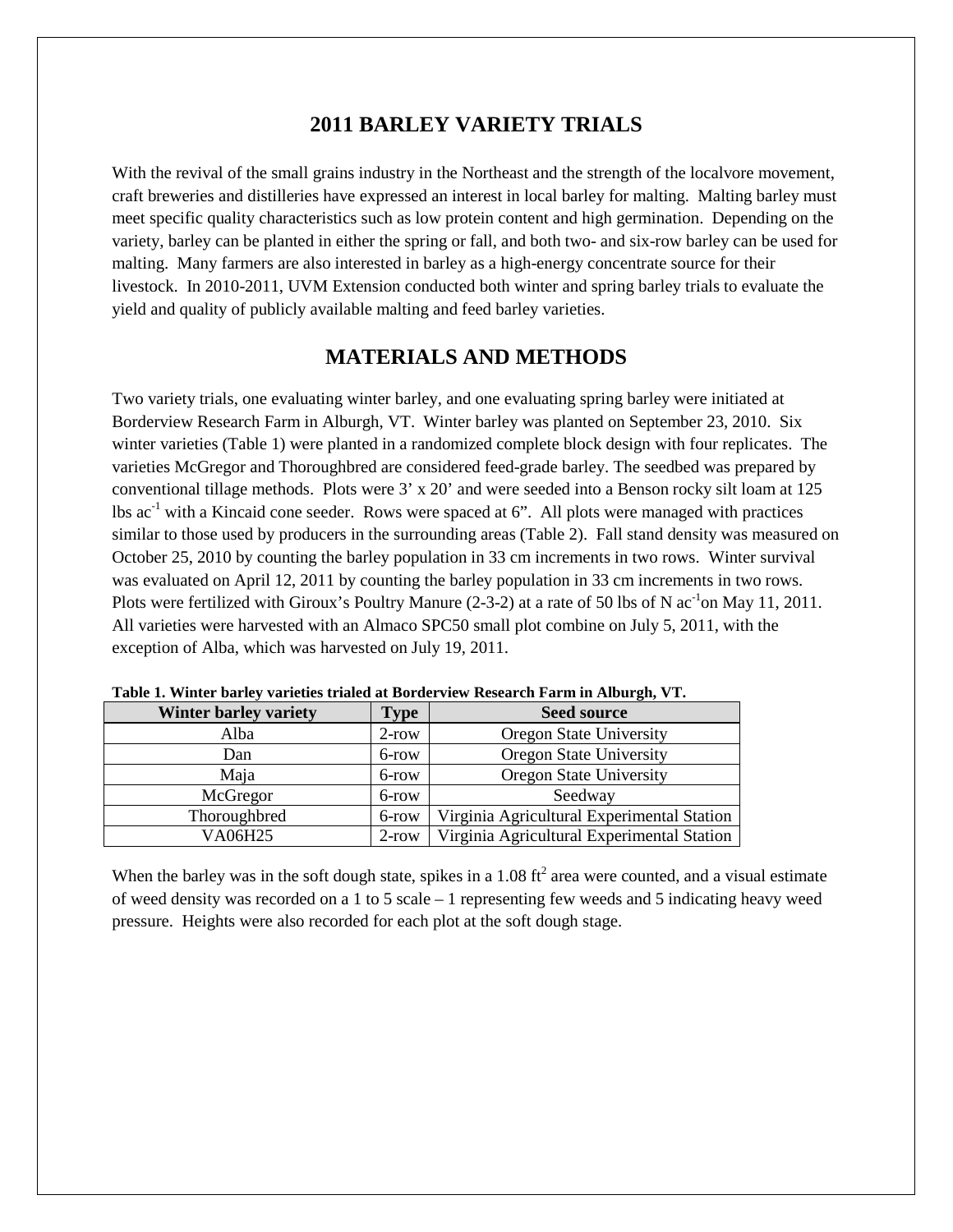|                    | <b>Winter barley</b>                         | <b>Spring barley</b>                           |
|--------------------|----------------------------------------------|------------------------------------------------|
| Soil type          | Benson rocky silt loam                       | Benson rocky silt loam                         |
| Previous crop      | Forage oats                                  | Silage corn                                    |
| Tillage operations | Fall plow, disc, and spike-toothed<br>harrow | Spring plow, disc, and spike-toothed<br>harrow |
| Plot area (ft)     | $3 \times 20$                                | $6 \times 20$                                  |
| Row spacing (in)   | 6                                            | 6                                              |
| Seeding rate       | 125 lbs $ac^{-1}$                            | 125 lbs $ac^{-1}$                              |
| Replicates         | 4                                            | 4                                              |
| Planting date      | 9/23/2010                                    | 5/13/2011                                      |
| Harvest date       | 7/5/2011, 7/19/2011                          | 8/5/2011                                       |

**Table 2. Agronomic and trial information for winter and spring barley variety trials.**

Spring barley was planted on May 13, 2011 with a Kincaid cone seeder at a rate of 125 lbs  $ac<sup>-1</sup>$  into a Benson rocky silt loam. The experimental plot design was a randomized complete block with four replications. The treatments were varieties, listed in Table 3. Plot size was 6' x 20'. The seedbed was prepared by conventional tillage methods (Table 2). Plots were fertilized with Giroux's poultry manure  $(2-3-2)$  at a rate of 50 lbs of N ac<sup>-1</sup>on May 11, 2011. Barley populations were measured by counting the number of plants in 33 cm in two different rows per plot on May 25, 2011. Plots were tineweeded on June 4, 2011, and covered with bird netting on July 27, 2011. Barley height was measured and plots harvested on August 5, 2011, with an Almaco SPC50 small plot combine.

|                              |             | Table 3. Spring barley varieties trialed at Borderview Research Farm in Alburgh, VT. |  |
|------------------------------|-------------|--------------------------------------------------------------------------------------|--|
| <b>Spring barley variety</b> | <b>Type</b> | <b>Seed source</b>                                                                   |  |

| <b>Spring barley variety</b> | <b>Type</b> | <b>Seed source</b>            |
|------------------------------|-------------|-------------------------------|
| Robust                       | 6-row       | Albert Lea Seeds              |
| Conlon                       | $2$ -row    | North Dakota State University |
| Scarlett                     | $2$ -row    | <b>Worley Seed</b>            |
| Famosa                       | $2$ -row    | La Coop Fédérée               |
| Rasmussen                    | 6-row       | Albert Lea Seeds              |
| Pinnacle                     | $2$ -row    | North Dakota State University |
| Newdale                      | $2$ -row    | SemiCan                       |
| <b>AC</b> Newport            | $2$ -row    | SemiCan                       |

Following the harvest of both spring and winter barley, seed was cleaned with a small Clipper cleaner. A one-pound subsample was collected to determine quality. Quality measurements included standard testing parameters used by commercial malt houses. Harvest moisture was determined for each plot using a DICKEY-john M20P moisture meter. Test weight was measured using a Berckes Test Weight Scale, which weighs a known volume of grain. Subsamples were ground into flour using the Perten LM3100 Laboratory Mill, and were evaluated for crude protein content and mycotoxin levels. Grains were analyzed for protein content using the Perten Inframatic 8600 Flour Analyzer. In addition, falling number for winter barley varieties was determined using the AACC Method 56-81B, AACC Intl., 2000 on a Perten FN 1500 Falling Number Machine. Deoxynivalenol (DON) analysis was performed using the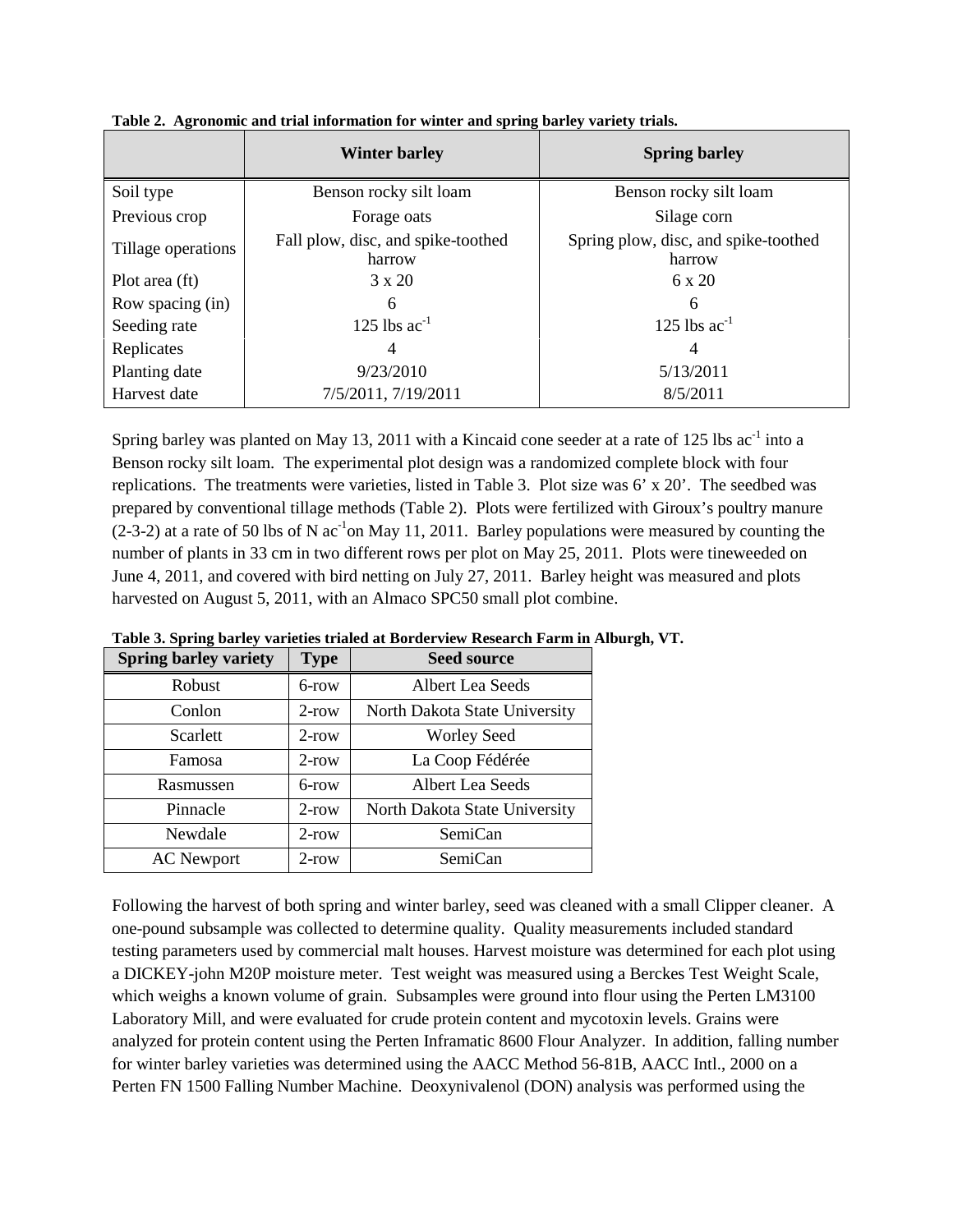Veratox DON 5/5 Quantitative test from the NEOGEN Corp. This test has a detection range of 0.5 to 5 ppm.

Each variety was evaluated for seed germination by incubating 100 seeds in 4.0 mL of water for 72 hours and counting the number of seeds that did not germinate.

Data was analyzed using mixed model analysis procedure of SAS (SAS Institute, 1999). Replications were treated as random effects, and treatments were treated as fixed. Mean comparisons were made using the Least Significant Difference (LSD) procedure when the F-test was considered significant ( $p<0.10$ ).

Variations in yield and quality can occur because of variations in genetics, soil, weather, and other growing conditions. Statistical analysis makes it possible to determine whether a difference among hybrids is real or whether it might have occurred due to other variations in the field. Least Significant Differences (LSDs) at the 0.10 level of significance are shown. At the bottom of each table a LSD value is presented for each variable (i.e. yield). Where the difference between two treatments within a column is equal to or greater than the LSD value at the bottom of the column, you can be sure that for 9 out of 10 times, there is a real difference between the two treatments. Treatments that were not significantly lower in performance than the highest hybrid in a particular column are indicated with an asterisk. In the example below, hybrid C is significantly different from hybrid A but not from hybrid B. The difference between C and B is equal to 1.5, which is less than the LSD value of 2.0. This means that these hybrids did not differ in yield. The difference between C and A is equal to 3.0 which is greater than the LSD value of 2.0. This means that the yields of these hybrids were significantly different from one another. The asterisk indicates that hybrid B was not significantly lower than the top yielding hybrid C, indicated in bold.

| <b>Hybrid</b> | Yield  |
|---------------|--------|
| A             | 6.0    |
| B             | $7.5*$ |
| C             | $9.0*$ |
| LSD           | 2.0    |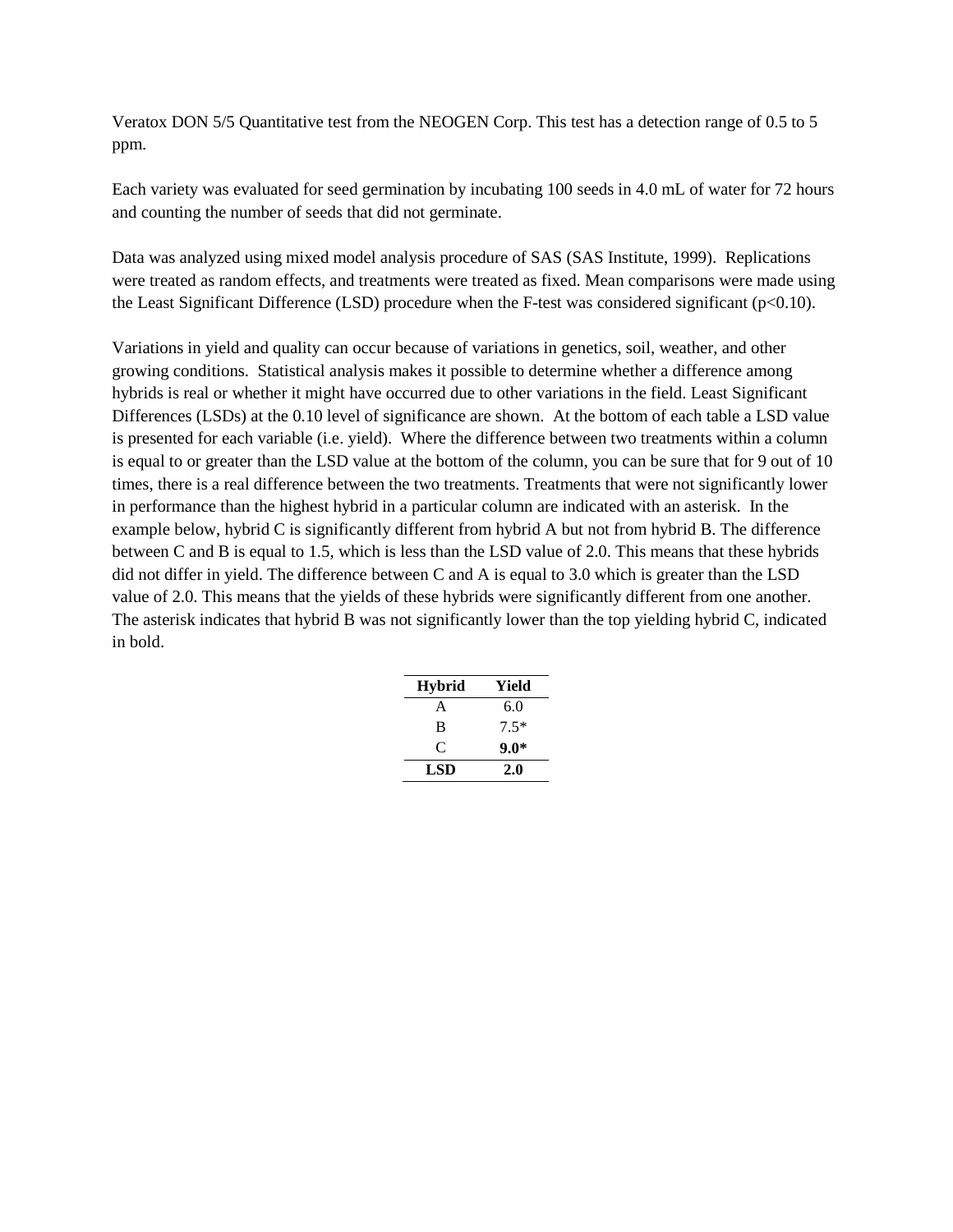#### **RESULTS**

October 2010 and April and May 2011 brought excessive rainfall and floods to Vermont, saturating many fields and delaying planting and early spring growth on many farms. In mid-summer drought-like conditions were experienced. Weather data is based on National Weather Service data from cooperative observer stations in South Hero, and Burlington, VT, which are in close proximity to Borderview Farm. Historical averages are for 30 years of data (1971-2000).

|                                                 | Sept<br>2010 | Oct<br>2010 | <b>Nov</b><br>2010 | Dec<br>2010 | Jan<br>2011 | Feb<br>2011 | Mar<br>2011 | Apr<br>2011 | May<br>2011 | Jun<br>2011 | Jul<br>2011 |
|-------------------------------------------------|--------------|-------------|--------------------|-------------|-------------|-------------|-------------|-------------|-------------|-------------|-------------|
| Average<br>temperature<br>$(^{\circ}F)^*$       | 64.0         | 50.6        | 39.9               | 27.7        | 22.8        | 20.8        | 32.9        | 46.6        | 58.7        | 67.1        | 74.4        |
| Departure<br>from normal<br>$(^{\circ}F)$       | 3.6          | 1.8         | 2.2                | 2.3         | 4.6         | 0.5         | 2.1         | 3.1         | 2.1         | 1.3         | 3.3         |
|                                                 |              |             |                    |             |             |             |             |             |             |             |             |
| Precipitation<br>$(inches)*$                    | 4.32         | 6.73        | 2.93               | 3.39        | 0.90        | 3.12        | 3.39        | 7.88        | 8.67        | 3.52        | 3.68        |
| Departure<br>from normal                        | 0.86         | 3.75        | 0.00               | 1.52        | $-1.05$     | 1.71        | 1.07        | 5.00        | 5.35        | 0.09        | $-0.29$     |
|                                                 |              |             |                    |             |             |             |             |             |             |             |             |
| Growing<br>Degree Days<br>(base $32^{\circ}F$ ) | 991          | 578         | 243                | 17.1        | 0.0         | 0.0         | 144         | 465         | 826         | 1088        | 1314        |
| Departure<br>from normal                        | 139          | 57.4        | 63.4               | 12.4        | 0.0         | 0.0         | 27.9        | 120         | 63.6        | 74.1        | 104         |

**Table 4. Weather data for winter and spring barley variety trials in Alburgh, VT.**

\*Precipitation from March through July 2011 was taken from Burlington.

\*Average temperature for August 2011 was taken from a weather station in Burlington.

# *Winter Barley Results*

All winter barley varieties were equally weed-competitive, and had similar establishment and winter survival rates (Table 5). The trial averaged 60.2 spikes per  $ft<sup>2</sup>$  at harvest. There was no difference in straw yield among the winter barley varieties. Barley straw yields were over 2.5 tons per acre. McGregor was the highest yielding variety, outperforming all other varieties (Table 6; Figure 1). Varieties did not differ significantly in germination rates with an average of 94.2%. Dan had the highest test weight and crude protein compared to the other winter barley varieties. The high protein may be due to the fact that Dan is a hulless type of barley. With the exception of McGregor, Alba, and Maja, all varieties met the target test weight of barley at 48 lbs per bushel. Alba had the highest falling number, although all varieties were at the optimal 220 seconds. There was no statistical significance between DON levels, and all varieties were below the FDA limit of 1 ppm for DON in grains destined for human consumption.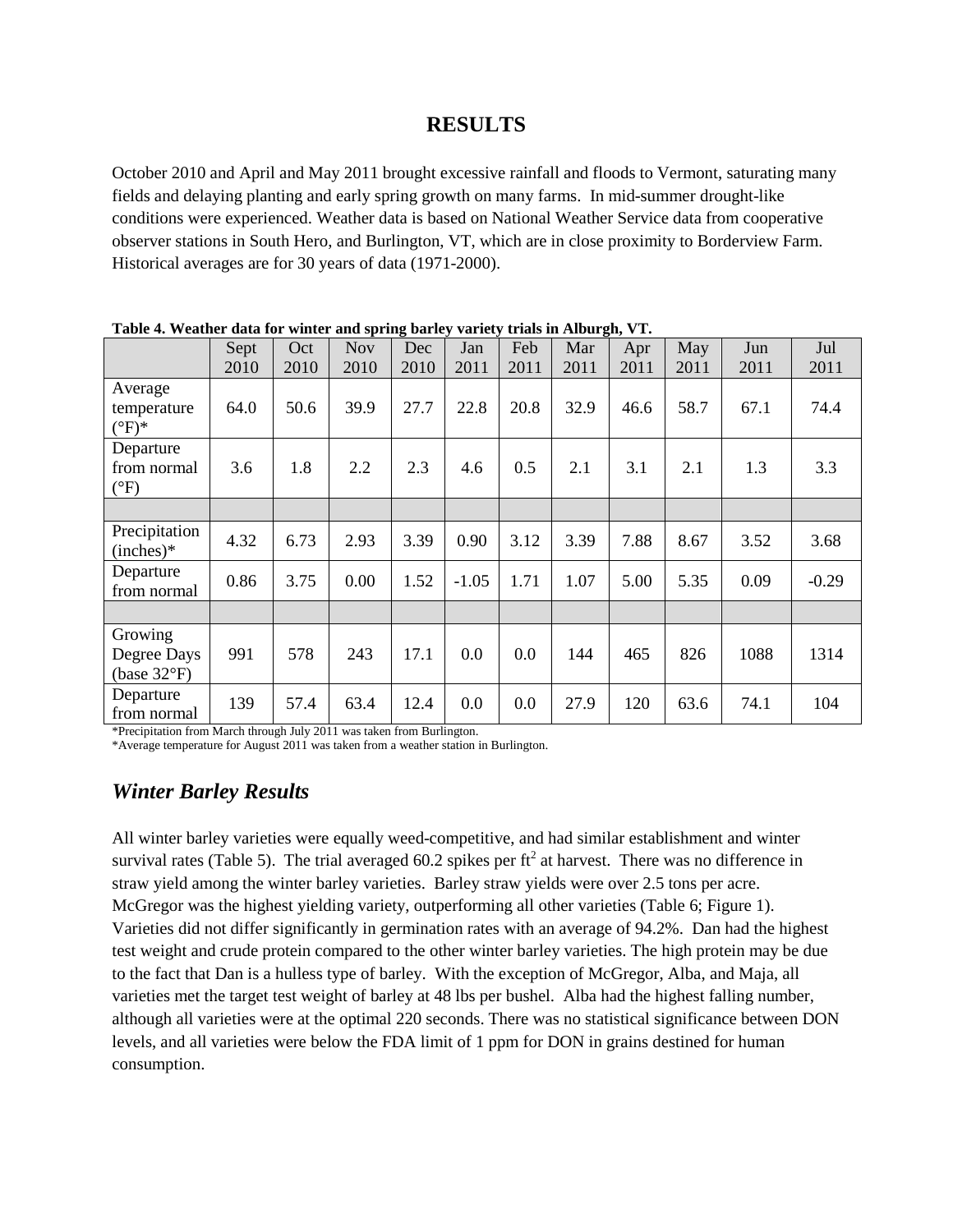| Variety      | October population | April population |                  | Weeds     | Height  | Straw yield                   |
|--------------|--------------------|------------------|------------------|-----------|---------|-------------------------------|
|              | plants $ac^{-1}$   | plants $ac^{-1}$ | spikes $ft^{-2}$ |           | in      | $\text{ lbs } \text{ac}^{-1}$ |
| McGregor     | 1,428,000          | 1,408,000        | 56.3             | 1.25      | $29.8*$ | 4588                          |
| VA06H25      | 1,790,000          | 1,217,000        | 53.6             | 1.25      | 28.1    | 4682                          |
| Thoroughbred | 1,680,000          | 1,036,000        | 65.8             | 1.50      | 29.1    | 3988                          |
| Alba         | 1,368,000          | 1,267,000        | 58.2             | 1.50      | $31.4*$ | ۰                             |
| Dan          | 1,609,000          | 1,338,000        | 64.9             | 1.75      | 28.0    | 4913                          |
| Maja         | 1,901,000          | 1,237,000        | 62.8             | 1.00      | 29.2    | 4895                          |
| LSD(0.10)    | <b>NS</b>          | <b>NS</b>        | <b>NS</b>        | <b>NS</b> | 1.8     | <b>NS</b>                     |
| Trial mean   | 1,629,000          | 1,251,000        | 60.2             | 1.38      | 29.3    | 4613                          |

**Table 5. Winter barley agronomic characteristics in Alburgh, VT.**

\*Barley that did not perform significantly lower than the top performing treatment (in bold) in a particular column is indicated with an asterisk.

NS - None of the varieties were significantly different from one another.

|--|

| Variety        | Harvest       | Yield at                      | Test                          | Crude         | Falling  | <b>DON</b> | Germination |
|----------------|---------------|-------------------------------|-------------------------------|---------------|----------|------------|-------------|
|                | moisture      | 13.5%                         | weight                        | protein at    |          |            |             |
|                |               | moisture                      |                               | 12%           | 14%      |            |             |
|                |               |                               |                               | moisture      | moisture |            |             |
|                | $\frac{0}{0}$ | $\text{lbs}$ ac <sup>-1</sup> | $\text{lbs}$ bu <sup>-1</sup> | $\frac{0}{0}$ | seconds  | ppm        | %           |
| McGregor       | 18.2          | 4983*                         | 42.8                          | 10.38         | 368.3*   | 0.48       | 92.5        |
| <b>VA06H25</b> | 17.5          | 3314                          | 48.4                          | 10.03         | 324.5    | 0.30       | 94.0        |
| Thoroughbred   | 17.5          | 3215                          | 48.9                          | 9.63          | 325.5    | 0.55       | 93.8        |
| Alba           | $11.1*$       | 3154                          | 46.5                          | 9.71          | 383.8*   | 0.40       | 94.0        |
| Dan            | 17.6          | 2344                          | 55.5*                         | $11.6*$       | 382.0*   | 0.55       | 94.8        |
| Maja           | 14.6          | 2318                          | 44.6                          | 9.07          | 330.3    | 0.38       | 96.0        |
| LSD(0.10)      | 2.4           | 1361                          | 4.8                           | 1.02          | 35.4     | <b>NS</b>  | <b>NS</b>   |
| Trial mean     | 16.1          | 3221                          | 47.8                          | 10.06         | 352.4    | 0.44       | 94.2        |

\*Barley that did not perform significantly lower than the top performing treatment (in bold) in a particular column is indicated with an asterisk.

NS - None of the varieties were significantly different from one another.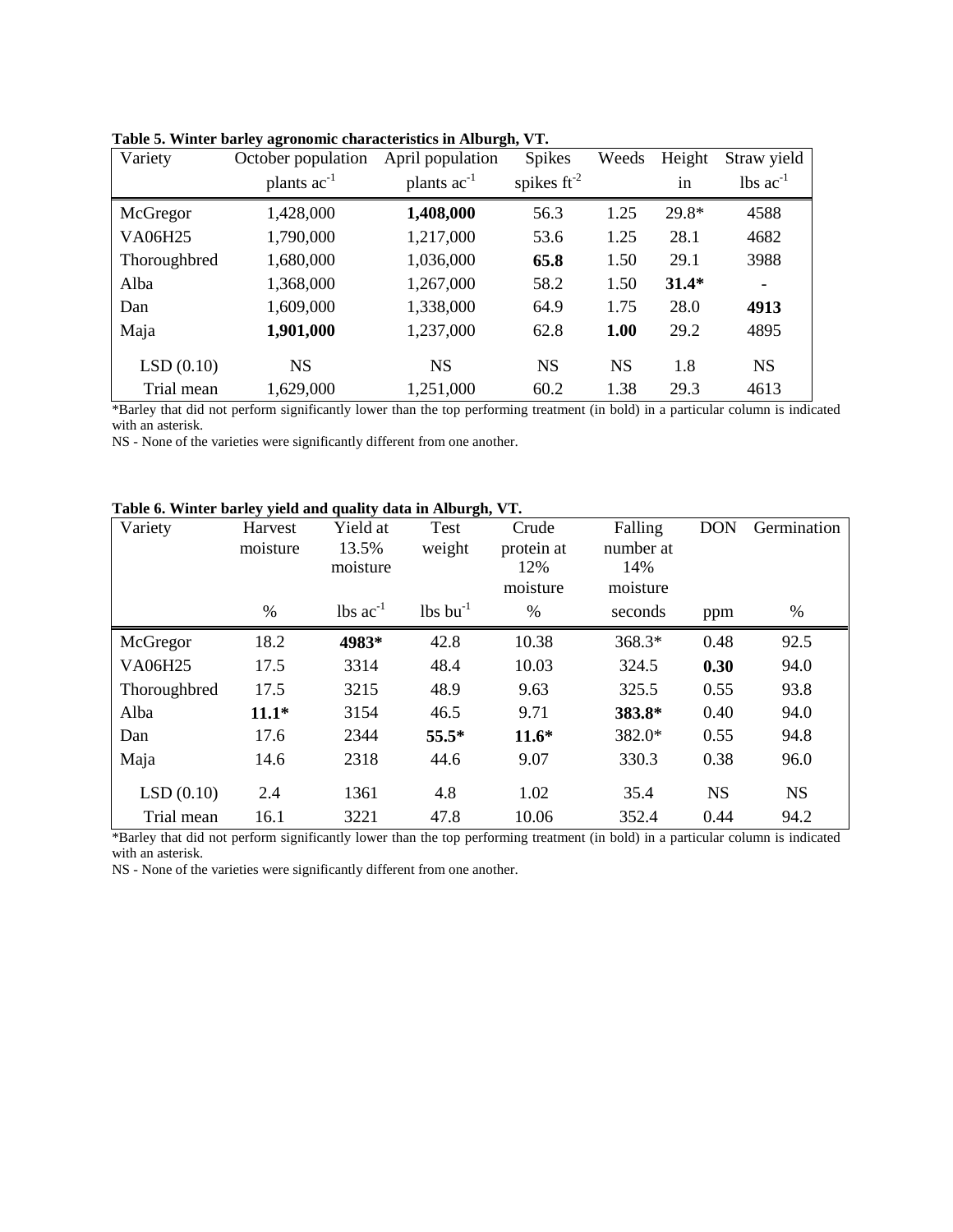

**Figure 1. Yield and crude protein for winter barley varieties trialed in Alburgh, VT.**

### *Spring Barley Results*

All varieties were similar in plant height with a trial average of 24.5 inches (Table 7). Newdale and Conlon had the lowest harvest moisture. This indicates that these varieties mature a bit earlier than other varieties. Rasmussen was the highest yielding variety, although Conlon, Scarlett, and Robust performed statistically similarly (Table 7; Figure 2). In general, yields were lower than the average 2000 lbs per acre observed in past years. AC Newport had the highest test weight, although not statistically different from Robust, Scarlett, or Rasmussen. The test weights recorded in this trial did not meet the target feed barley test weight of 48 lbs per bushel. Low-test weight may be a result of poor weather conditions during the growing season. Famosa had the highest CP, although not statistically different from Newdale, Robust, or Scarlett (Table 7; Figure 2). All varieties had DON levels below the FDA limit of 1 ppm. Newdale had the lowest germination rate of 90.8%.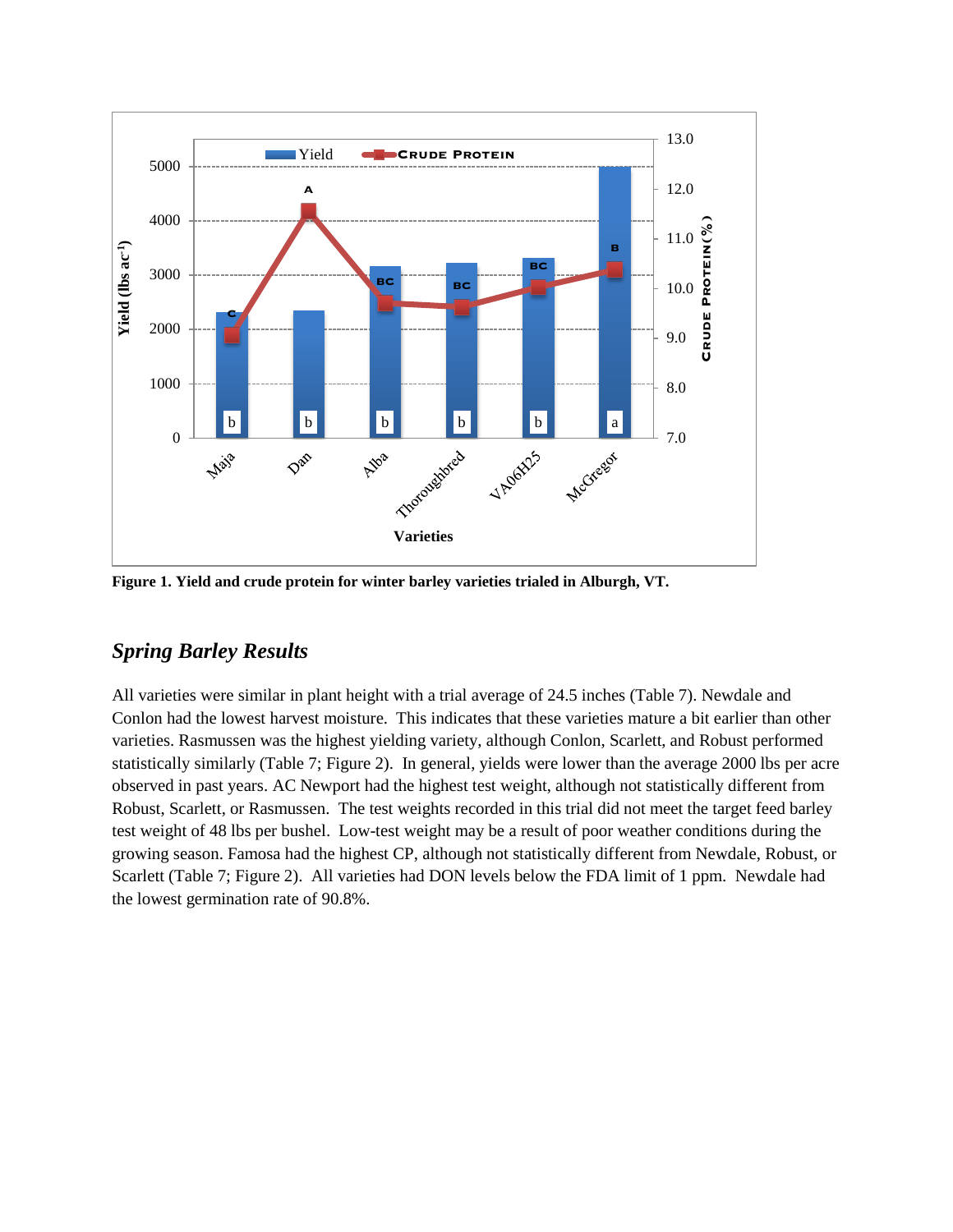| Variety           | Population       | Height    | Harvest<br>moisture | Yield at<br>13.5%<br>moisture | Test<br>weight         | Crude<br>protein<br>at 12%<br>moisture | <b>DON</b> | Germination |
|-------------------|------------------|-----------|---------------------|-------------------------------|------------------------|----------------------------------------|------------|-------------|
|                   | plants $ac^{-1}$ | in        | $\%$                | $\text{lbs}$ ac <sup>-1</sup> | $lbs$ bu <sup>-1</sup> | $\%$                                   | ppm        | $\%$        |
| Rasmussen         | 1,106,000        | 26.3      | 11.5                | 1976*                         | $43.0*$                | 9.9                                    | 0.40       | 96.0*       |
| Conlon            | 1,465,000        | 24.4      | $9.8*$              | $1772*$                       | 38.0                   | 10.6                                   | $0.17*$    | 95.7*       |
| Scarlett          | 1,292,000        | 23.6      | $11.0*$             | $1513*$                       | $43.0*$                | $10.9*$                                | 0.23       | $97.0*$     |
| Robust            | 826,000          | 27.1      | 13.1                | 1512*                         | $42.3*$                | $10.8*$                                | 0.23       | 93.7*       |
| Newdale           | 1,226,000        | 22.4      | $9.2*$              | 1093                          | 37.0                   | $11.2*$                                | 0.27       | 90.8        |
| <b>AC</b> Newport | 1,319,000        | 23.3      | 15.2                | 925                           | 45.0*                  | 10.2                                   | 0.30       | $96.5*$     |
| Famosa            | 1,239,000        | 24.0      | 12.8                | 787                           | 40.0                   | $11.7*$                                | $0.13*$    | $95.5*$     |
| Pinnacle          | 932,000          | 24.5      | 14.7                | 612                           | 35.7                   | 10.1                                   | $0.10*$    | 95.8*       |
| LSD(0.10)         | <b>NS</b>        | <b>NS</b> | 2.1                 | 594                           | 4.4                    | 1.0                                    | 0.12       | 3.3         |
| Trial mean        | 1,176,000        | 24.5      | 12.2                | 1274                          | 40.5                   | 10.7                                   | 0.23       | 95.1        |

**Table 7. Spring barley agronomic characteristics, yield, and quality data in Alburgh, VT.**

\*Barley that did not perform significantly lower than the top performing treatment (in bold) in a particular column is indicated with an asterisk.

NS - None of the varieties were significantly different from one another.



**Figure 2. Yield and crude protein for spring barley varieties trialed in Alburgh, VT.**